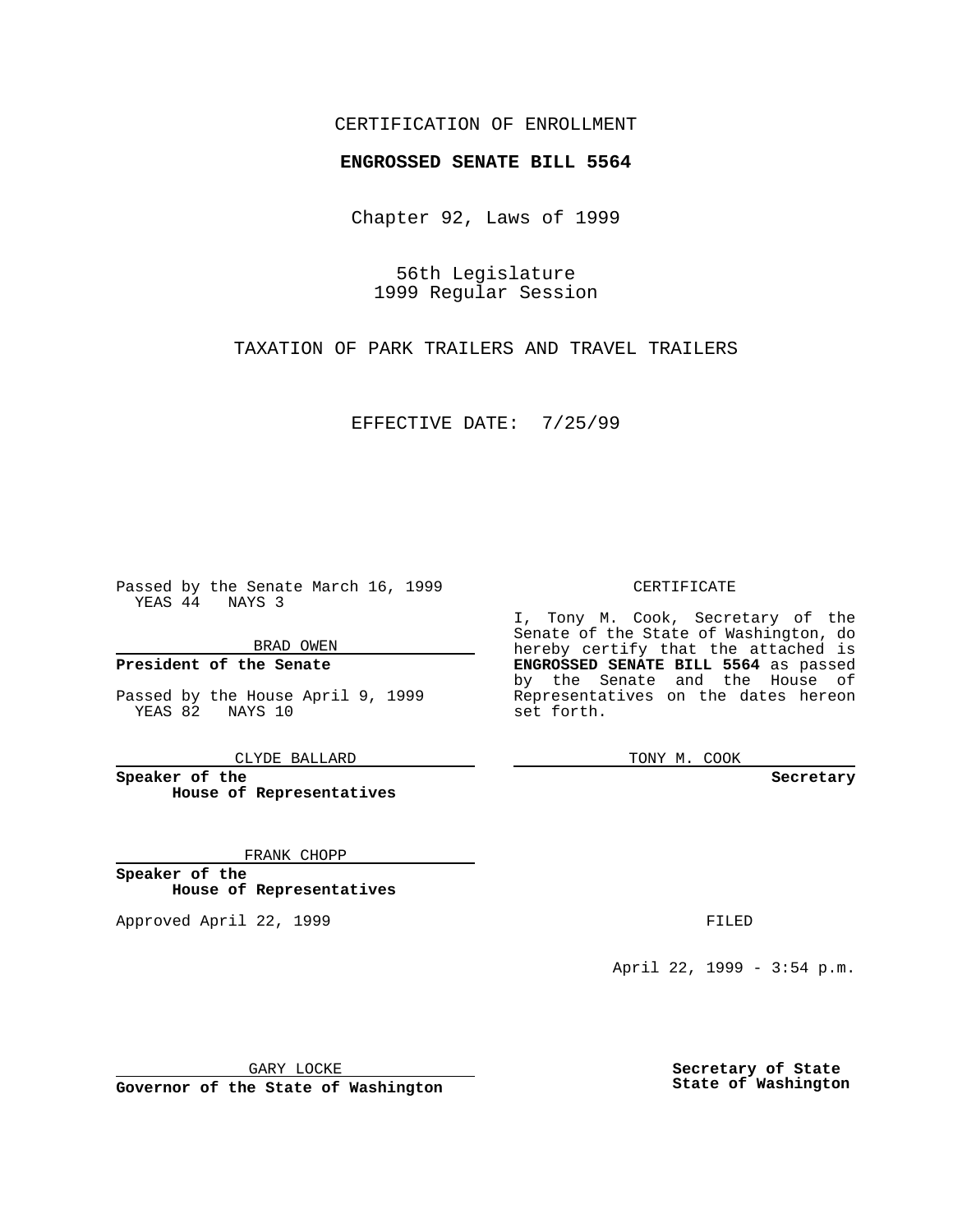## **ENGROSSED SENATE BILL 5564** \_\_\_\_\_\_\_\_\_\_\_\_\_\_\_\_\_\_\_\_\_\_\_\_\_\_\_\_\_\_\_\_\_\_\_\_\_\_\_\_\_\_\_\_\_\_\_

\_\_\_\_\_\_\_\_\_\_\_\_\_\_\_\_\_\_\_\_\_\_\_\_\_\_\_\_\_\_\_\_\_\_\_\_\_\_\_\_\_\_\_\_\_\_\_

Passed Legislature - 1999 Regular Session

#### **State of Washington 56th Legislature 1999 Regular Session**

**By** Senators Gardner, Winsley, Spanel and Loveland

Read first time 01/28/1999. Referred to Committee on Commerce, Trade, Housing & Financial Institutions.

1 AN ACT Relating to taxation of park trailers and travel trailers; 2 amending RCW 82.50.530; and creating a new section.

3 BE IT ENACTED BY THE LEGISLATURE OF THE STATE OF WASHINGTON:

4 **Sec. 1.** RCW 82.50.530 and 1993 c 32 s 1 are each amended to read 5 as follows:

 No mobile home, travel trailer, or camper which is a part of the inventory of mobile homes, travel trailers, or campers held for sale by a dealer in the course of his or her business and no travel trailer or camper as defined in RCW 82.50.010 shall be listed and assessed for ad valorem taxation. However, if a park trailer as defined in RCW 46.04.622 has substantially lost its identity as a mobile unit by 12 virtue of its being permanently ((fixed)) sited in location ((upon land 13 owned or leased by the owner of the park trailer)) and placed on a 14 ((permanent)) foundation of either posts or blocks with ((fixed pipe)) 15 connections with sewer, water, or other utilities for the operation of 16 <u>installed fixtures and appliances,</u> it will be considered real property and will be subject to ad valorem property taxation imposed in accordance with the provisions of Title 84 RCW, including the provisions with respect to omitted property, except that a park trailer